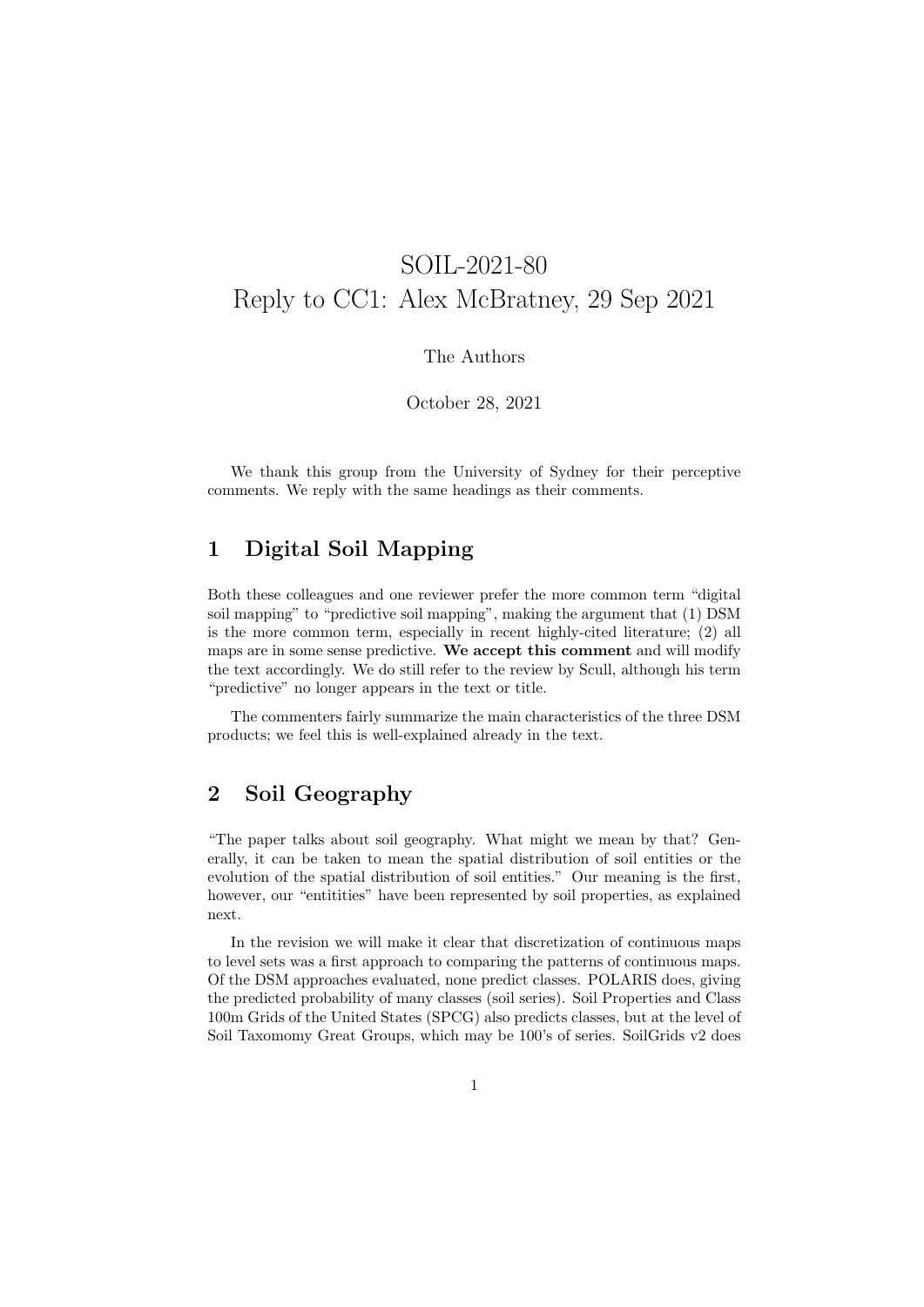not (yet) predict classes, and when it does these will likely be Reference Groups, perhaps with single qualifiers, in the World Reference Base (WRB) system.

So, comparing these patterns is not yet possible. Indeed it is an important research area: "Description of the spatial distribution of soil classes remains an underdeveloped area of pedometrics." Since our classes are histogram-equalized reclassifications (i.e., ordinal classes), not nominal classes as in a soil classification system, we do not want to bring up this topic in this paper.

The commenters ask for "spatial methods that recognise continuity". As pointed out, we used the variogram, and the reduced sill due to regression is not relevant to our comparison – we are not claiming the sill represents the original variables, rather (as pointed out) the predicted variables.

## 3 Ground Truth

We did not intend to use SSURGO as actual ground truth, and indeed we point out the various reasons why it may not be accurate, even in the context of its design scale. We are sorry that the paper gave this impression. In the revision we will modify the text in various places to make this clear. Notice that the first Reviewer stated "I fully support the idea of using local soil maps elaborated by experienced soil surveyors as an alternative (complementary) ground-truth, despite the well-known weakness of soil maps" and this was indeed our intention.

We did not mean to imply that "the final goal of DSM is to recreate a polygon map". No, we are interested in digital soil maps (per grid cell). We will review the text and adjust so as to remove this impression,

"The authors do not mention the intrinsic uncertainty of mapping units which are not homogeneous as a single polygon might suggest." We pointed out that polygons of SSURGO are linked to multiple constituents and estimates of their proportion.

"The North American mental model tends to focus most on soil topographic relationships whereas the digital soil mapping approaches are more explicitly multi-factorial." This is not the case. The USA model (we can not speak for Canada or Mexico) is explicitly multi-factorial, the main factors being (indeed) topography, but also vegetation/land use and geomorphic relations (e.g., post-glacial features, playas or alluvial fans), and soil surface features visible on airphotos, e.g., salinity. Field surveyors use all these clues to locate point observations and, especially, polygon boundaries.

We agree that "to do a convincing [pointwise] comparison, it is important to have an independently observed dataset with which to compare the various representations". This is of course not feasible with our resources. We do have the point observations from NASIS but this is a heavily-biased sample set as it was mostly from purposive sampling of representative pedons, and of